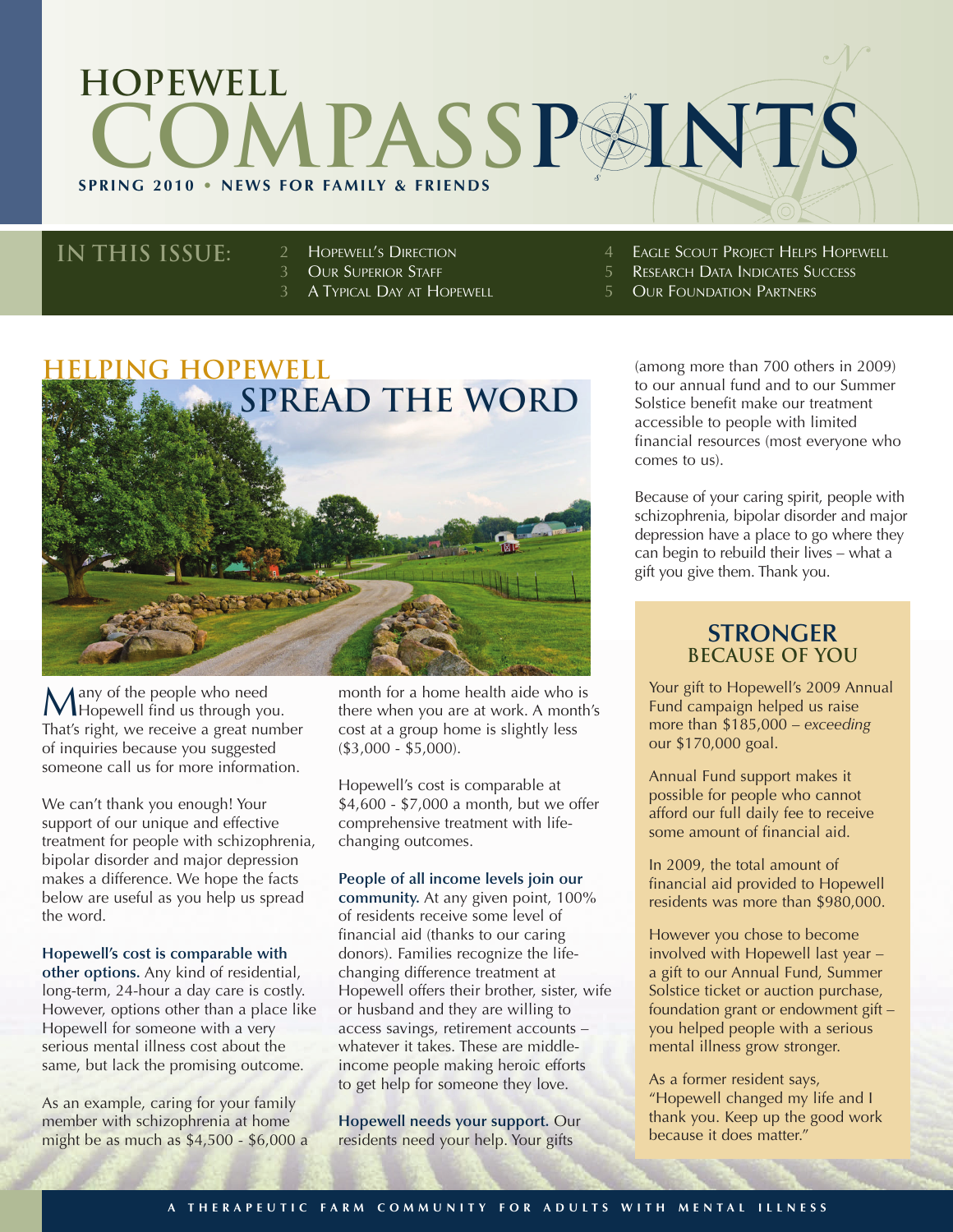#### **board of directors**

CLARA T. RANKIN LIFE TRUSTEE

SUSAN M. LAPINE **CHAIRMAN** 

WILLIAM R. HAWKE PRESIDENT

MORTON G. EPSTEIN VICE PRESIDENT

L. DOUGLAS LENKOSKI, MD VICE PRESIDENT

KATHRYN L. MAKLEY VICE PRESIDENT

WILLIAM A. WORTZMAN VICE PRESIDENT, TREASURER

DAVID A. RODGERS, PHD **SECRETARY** 

THEODORE FABYAN JOSEPH J. MAHOVLIC DIRECTORS EMERITI

NATHAN A. BERGER, MD WILLIAM D. GINN GEOFREY J. GREENLEAF HARVEY KOTLER LINDA M. OLEJKO ROGER F. RANKIN ROBERT J. ROTH, RPH MARCIA SCHUMANN DANIEL E. SCHWEID, MD CHLOE RANKIN SEELBACH MARK W. TEAGUE PHILIP WASSERSTROM

### **honorary directors**

HERBERT Y. MELTZER, MD PEG MORGAN DONNA S. REID

### **council of advisors**

JENIFER GARFIELD **SALLY HENKEL** EDITH F. HIRSCH MICHAEL J. HORVITZ LENORE A. KOLA, PHD TOBY DEVAN LEWIS JOHN C. MORLEY GWILL YORK NEWMAN GRETCHEN SMITH VINCENT R. THOMAS CYNTHIA S. VRABEL, MD CORA M. WALSH MARK J. WARREN, MD, MPH MARGARET S. WHEELER

#### **executive director** RICHARD R. KARGES, LISW, ACSW

#### **compass points**

Is a periodic publication for the friends and donors of Hopewell.

**Hopewell** 9637 State Route 534 P.O. Box 193 Mesopotamia, OH 44439

440.693.4074 440.247.0912 Development Office www.hopewell.cc



### **Hopewell's direction**

BY RICK KARGES, EXECUTIVE DIRECTOR

In 2006, Hopewell achieved a landmark designation –<br>we were the first therapeutic community in the country n 2006, Hopewell achieved a landmark designation – to be accredited by the Commission on Accreditation for Rehabilitation Facilities (CARF). This accreditation is a human services industry standard that reflects excellence and

dedication to delivering the highest quality care in our field.

I am proud to announce that in late 2009, we were re-certified for an additional three years. Being CARF certified is similar to ISO certification known widely in the business sector. It is another reason that families, donors, staff and referring organizations can be certain that the trust you place in us is well earned.

Additional significant 2009 developments and improvements at Hopewell include:

- **Strategic plan created.** The Board of Directors and staff completed a comprehensive three-year strategic plan which will guide our work through 2012.
- **Insurance accepted.** We expanded our payer base to include contracts with several national insurance carriers. The ability to offer third party reimbursement for our services to families is a significant factor in making Hopewell's treatment financially accessible.
- **New building opened.** The David Cutler Conservatory opened in May. This greenhouse, meditation garden and meeting space is a beautiful new addition to our campus and is used daily by residents and outside organizations.
- **New programs launched.** Club Hope, our daily activities program for people who do not require residential treatment, welcomed its first members in 2009. A second new program, the Intensive Assistance Program, was created to provide 30-day one-on-one assistance to people transitioning from hospitalization to Hopewell's less structured environment.

I want to extend my thanks to all of our staff, board, donors and friends of Hopewell for their extraordinary work in helping Hopewell achieve not only the prestigious CARF certification, but for the positive difference you are making in the lives of our residents and their families.

Puland R. Kongs

### **Connect with Hopewell**

It's easy to stay up-to-date on Hopewell doings. Check out our:

• Website (www.hopewell.cc) – visit our blog for the most current information

#### **facebook**

- Facebook page www.facebook.com/HopewellTC
- E-Letter click on the "Sign Up" button on our home page

You will discover more about our unique program, mental health advocacy and how Hopewell is making a difference today.



## **make a difference**

Your support helps nourish the spirits and heal the minds of Hopewell residents who have a serious mental illness. If you are interested in making a contribution, please call the Development Office at 440.247.0912 or email Leslie Mapes at lmapes@hopewell.cc. Thank you!

Thank you to Academy Graphic Communication (AGC) for donating some of their costs involved in this newsletter's design and printing.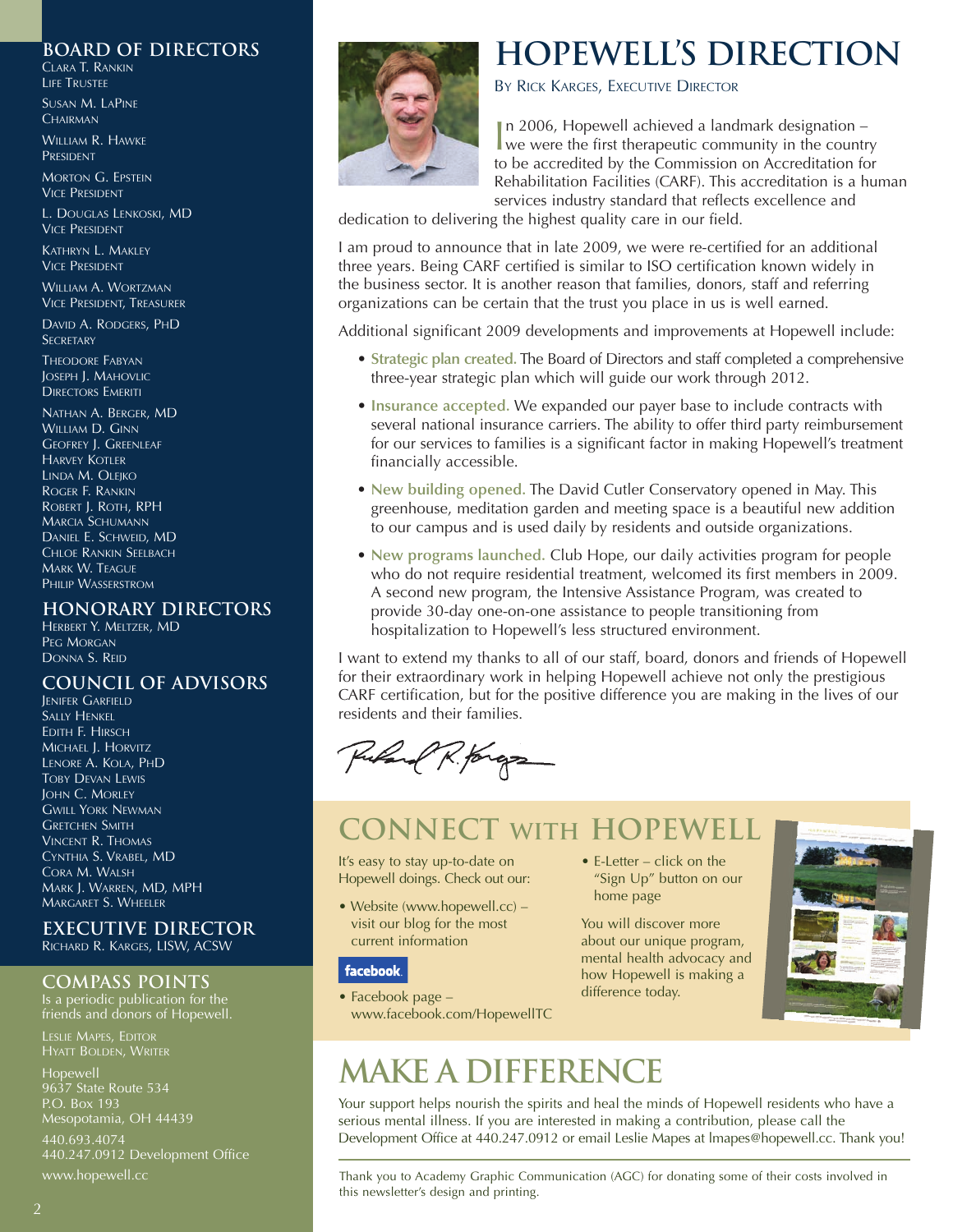## **Our Superior Staff**

Hopewell's staff is fundamental to the success of our residents and program. Our remarkable team cares for and challenges residents every day as they work together in our farming community.

Direct care staff is made up of licensed professionals, called clinicians, and non-professionals, called program facilitators. This mix allows us to have a low staff to resident ratio (the average is 1 to 5), yet remain costeffective because clinicians' time is charged at a higher rate.

Hopewell clinicians, including our executive director, are:

- Board certified
- Master's level
- Licensed independent social workers
- Experienced in a variety of mental health settings

Every day clinicians provide counseling to residents and families and supervise case coordination and psychiatric and medication management.

Any group activity that is therapy-based, like anger management or Dialectical Behavior Therapy, which teaches techniques for emotion regulation, is led by a clinician.

Program facilitators are the glue that holds our program together.

They help residents throughout the day and evening with everything from work crews to off-campus trips to community meetings. Program facilitators are aware of residents' personal goals and keep clinicians apprised of each person's achievements and challenges.

"Our staff consistently goes above and beyond what is expected of them," says Rick Karges, Executive Director. "Their level of caring and expertise is what makes Hopewell's treatment so unique and effective."

**Learn more about our staff by visiting our website: www.hopewell.cc/our-staff.**

## **A Typical Day at Hopewell**

You may be familiar with Hopewell's mission, but have you ever wondered what we do on the farm every day? Here's your inside look.

Schedules change each month, but the general structure remains essentially the same. Weekends are less structured and often include off-campus trips, including opportunities to attend local church services on Sunday.

**7:30am** *Breakfast* – Staff and residents sit down for a healthy breakfast that could feature eggs from our own freerange chickens.

**8:30am** *Morning meeting* – Everyone learns about the day's activities and has a chance to ask questions, resolve problems and meet new community members. Morning meetings end with songs from the Hopewell song book.

**9:00am** *Exercise* – The community gets moving through walking or light stretching.

**9:30am** *Work crews* – From gardening to cooking to animal care, vocational opportunities at Hopewell help residents find strengths they didn't know they had, experience new roles, learn new skills, gain job readiness and build self-esteem.

**12:00pm** *Lunch* – Everyone gathers for a nutritious midday meal.

**1:00pm** *Activities* – Depending on the day, residents choose from afternoon work crews, music, creative expressions, sports activities and more.









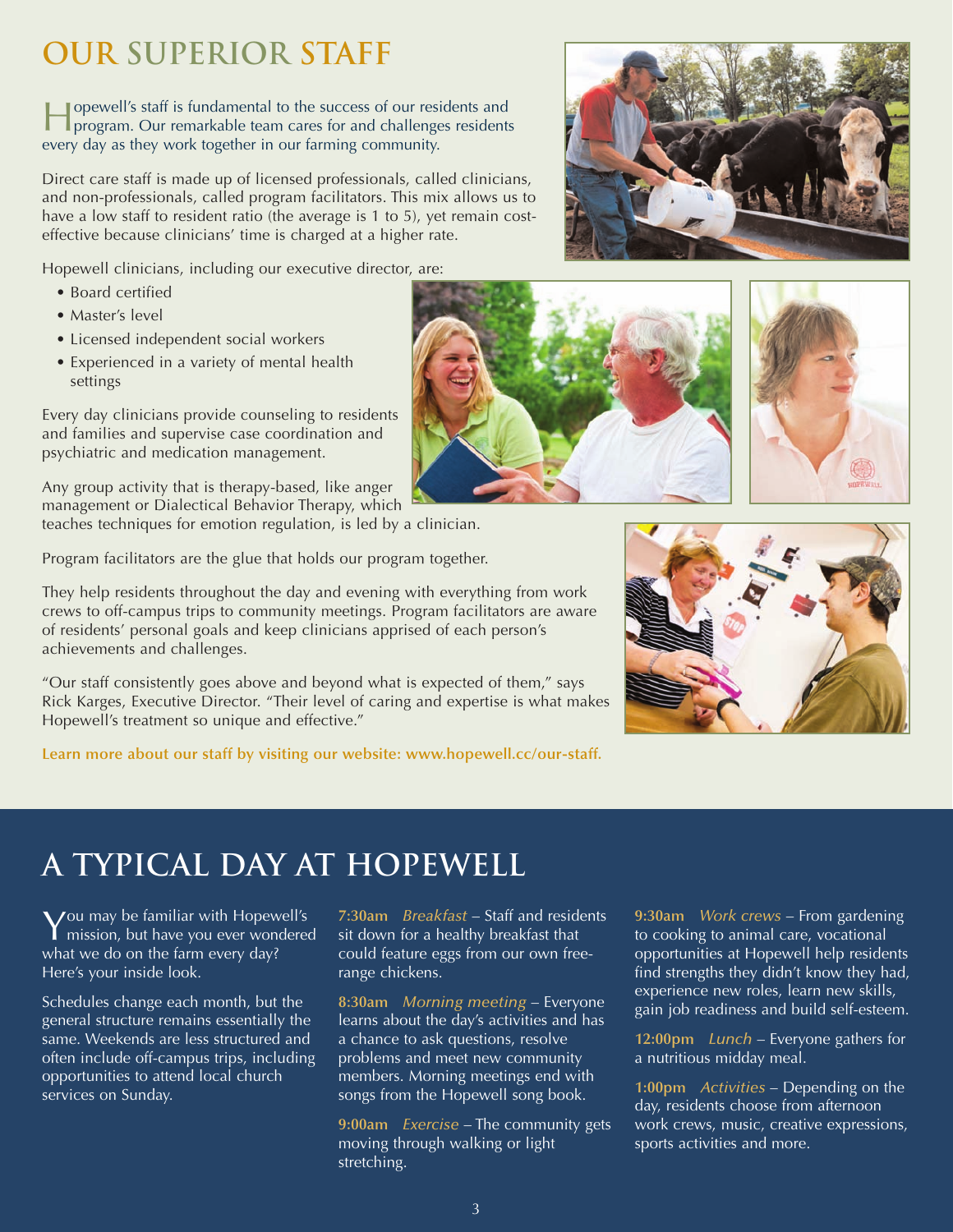## **Eagle Scout Project Helps Hopewell**

Last fall, Wilson Taylor, Eagle Scout<br>
candidate, helped Hopewell residents "be prepared" by creating a series of trail markers for our beautiful woodland paths.

We are happy to report that Wilson became an Eagle Scout in December. In his own words, he describes the project:

"This Eagle project has been a great learning experience for me because of the number of times that I visited Hopewell. Also, I enjoyed getting to know the staff and the residents and know that they get along really well together. I was very proud of knowing that my project will be a good help to the trail system for Hopewell and its residents. My favorite part about this whole project was meeting Norm Wengerd (Hopewell's farm manager) because he was the greatest help that any scout working on the Eagle Scout project could have. Thanks again for allowing me to make the trail markers."



*Wilson Taylor (left) successfully solicited Lowe's for a donation of materials for his trail marker project.*



*The finished product. Wilson and friends from Troop/Crew 309 install the markers which will help residents navigate our trails.*

### **Alumni Dinner – April 16th**

If you are a former Hopewell resident, please join a small group of Hopewell staff and alumni for an enjoyable evening out on Friday, April 16 at 5pm (restaurant location to be determined). Please contact Colleen Welder at 440.693.4074 x 107 or cwelder@hopewell.cc if you are interested in attending or would like more information.

**3:00pm** *Group Sessions* – This afternoon period is filled with cottage meetings and groups addressing topics like social skills, equine therapy, anger management and addiction.

**5:30pm** *Dinner* – Vegetables from our garden, Hopewell-raised meat and homemade bread are typical evening fare. **6:00pm** *Recreation time, off campus trips* – Residents relax in cottage living rooms, work on the computer, walk in the woods or participate in off-campus outings.

**9:00pm** *Quiet time*

Would you like to experience Hopewell's mission in person? We would love for you to join our community for a morning or afternoon. Please call Leslie Mapes in the Development Office at 440.247.0912 to arrange a date.

### **From the Hope "Well"**

Hopewell is in need of the following items. If you are able to help, please call the Development Office at 440.247.0912. Thank you!

- All terrain, 4-person golf cart for guest tours
- New 12 volt cordless Dewalt or Makita drill
- Commercial-grade backpack leaf blower (2)
- Gas-powered, commercialgrade weed eaters (2)
- Heavy-duty rain gear
- Umbrellas
- Mud boots (any size)
- Digital camera (600 megapixels or better)
- Books and DVDs for our Hopewell library

Thank you for your recent donations:

**Trader Joe's** (Woodmere) Larabars for the Hopewell store

**Wal-Mart** (Middlefield) Christmas decorations & health/beauty products

**Chagrin Pet & Garden Supply** Muck Boot clogs

**Park Seed Co.** (Greenwood, SC) Plants seeds for bird sanctuary

**Shady Oak Butterfly Farm** (Brooker, FL) Butterflies for the Conservatory

**Carol Evans** Women's clothing

**Eleanor McCoy** Cross–country skiis, boots and poles

**Margaret R. Mueller** Easy chairs and cabinet

**Whole Foods** (Woodmere) Health and beauty supplies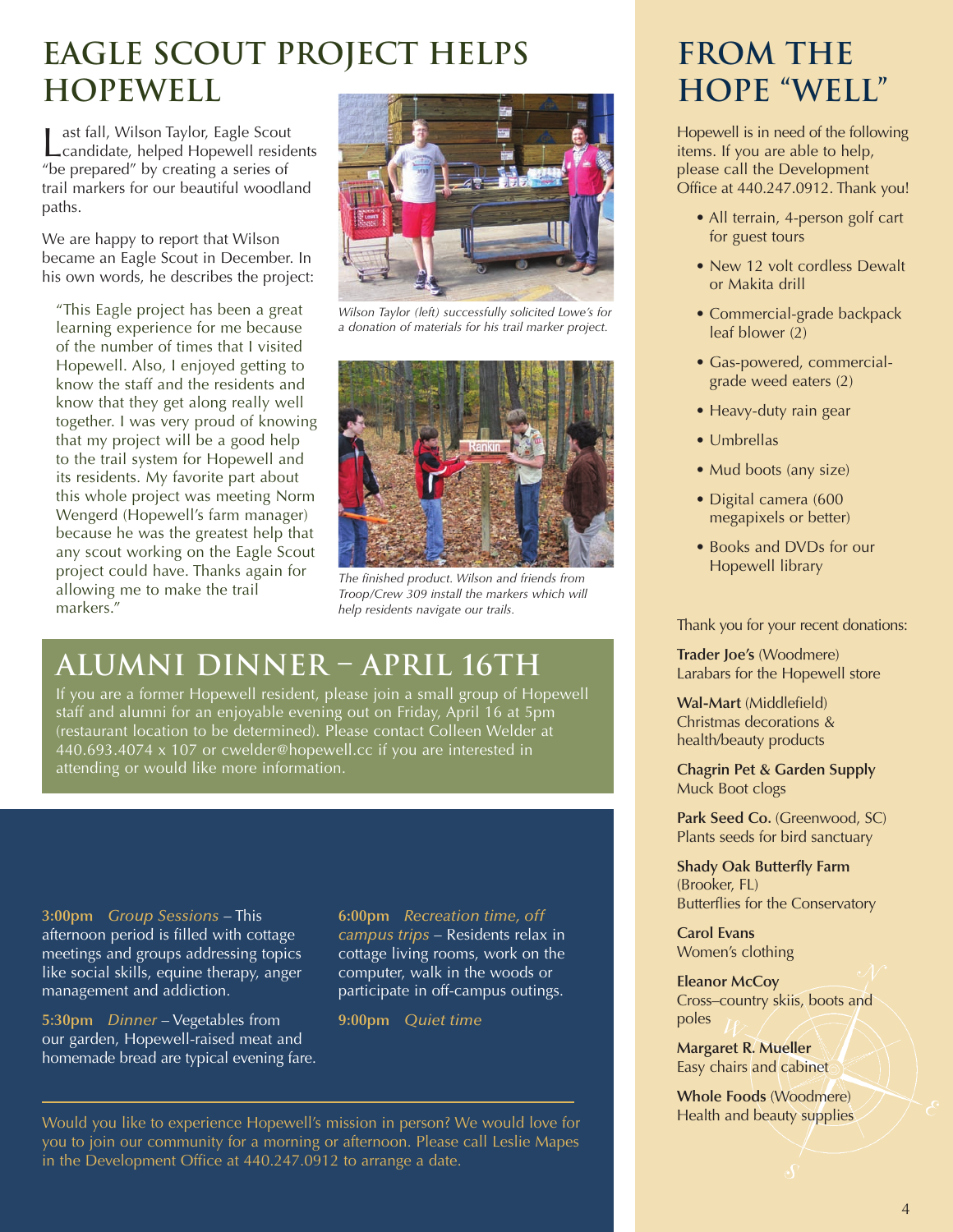## **Our Foundation Partners**

Hopewell would like to extend a special thank you to these generous foundations for their support. (October 17, 2009 – January 25, 2010)

#### The Cleveland Foundation

Robert R. and Gay C. Cull Family Foundation

The Forhan Family Foundation

GAR Foundation

- Home Savings Charitable Foundation
- The Gilbert W. and Louise Ireland Humphrey Foundation
- George M. and Pamela S. Humphrey Fund
- E. T. Jeffery Foundation
- The Fred A. Lennon Charitable Trust

The Lerner Foundation

- The Milton and Tamar Maltz Family Foundation
- The Ruth and Samuel Markoff Foundation

Mixon Private Foundation

David and Inez Myers Foundation, Cleveland, Ohio

The Nord Family Foundation

- The Edwin D. Northrup II Fund
- The Elisabeth Severance Prentiss Foundation

RIG III Family Foundation

- The Dudley P. & Barbara K. Sheffler Foundation
- The Kelvin & Eleanor Smith Foundation

George B. Storer Foundation.

Michael Talty & Helen Talty Charitable Trust

The Triple T Foundation

The Veale Foundation

The Allayne & Douglas Wick Foundation

### *Research Data*  **Indicates Success**

**P**rove it. It's not always easy to prove what you're doing is working. At Hopewell, we've been collecting data on our program since 2006 in an effort to show whether our unique treatment is effective.

A recent look at one of our measurement tools – the Global Assessment of Functioning (GAF) score – demonstrated quantitative progress.



The GAF is a 0-100 point scale that assesses an individual's level of functioning. A higher score indicates improved functioning. It is widely used with people who have a serious mental illness.

We have admission and discharge GAF scores for 55 residents in our bank of data. The table below demonstrates that for these 55 people, *GAF scores improved significantly during their stay at Hopewell.*

| <b>RESIDENTS</b> | <b>NUMBER</b> | <b>ADMISSION GAF</b> | <b>DISCHARGE GAF</b> |
|------------------|---------------|----------------------|----------------------|
| Female           | 17            | 44.29                | 50.94                |
| Male             | 38            | 43.66                | 52.92                |
| <b>Total</b>     | 55            | 43.44                | 52.31                |

### **Hopewell's Endowment – A Sign of Strength**

Last year, income from Hopewell's<br>
endowment generated the equivalent of a full year of free treatment for almost three people with a serious mental illness. That's amazing!

From a high in early 2008 of \$6.7 million, our endowment is nudging its way back up after the economic challenges of last year. It is currently valued at \$5.8 million as we pursue our goal of \$10 million.

The importance of Hopewell's endowment cannot be understated – it generates income today that reduces our

dependence on annual giving and ensures that residents will continue to benefit from our special farm in the future.

Thank you to the many special friends who have created this strong foundation for Hopewell.

If you are interested in learning how you can strengthen Hopewell's future through an endowment or planned gift, please contact Leslie Mapes, Director of Development, at 440.247.0912 or lmapes@hopewell.cc.